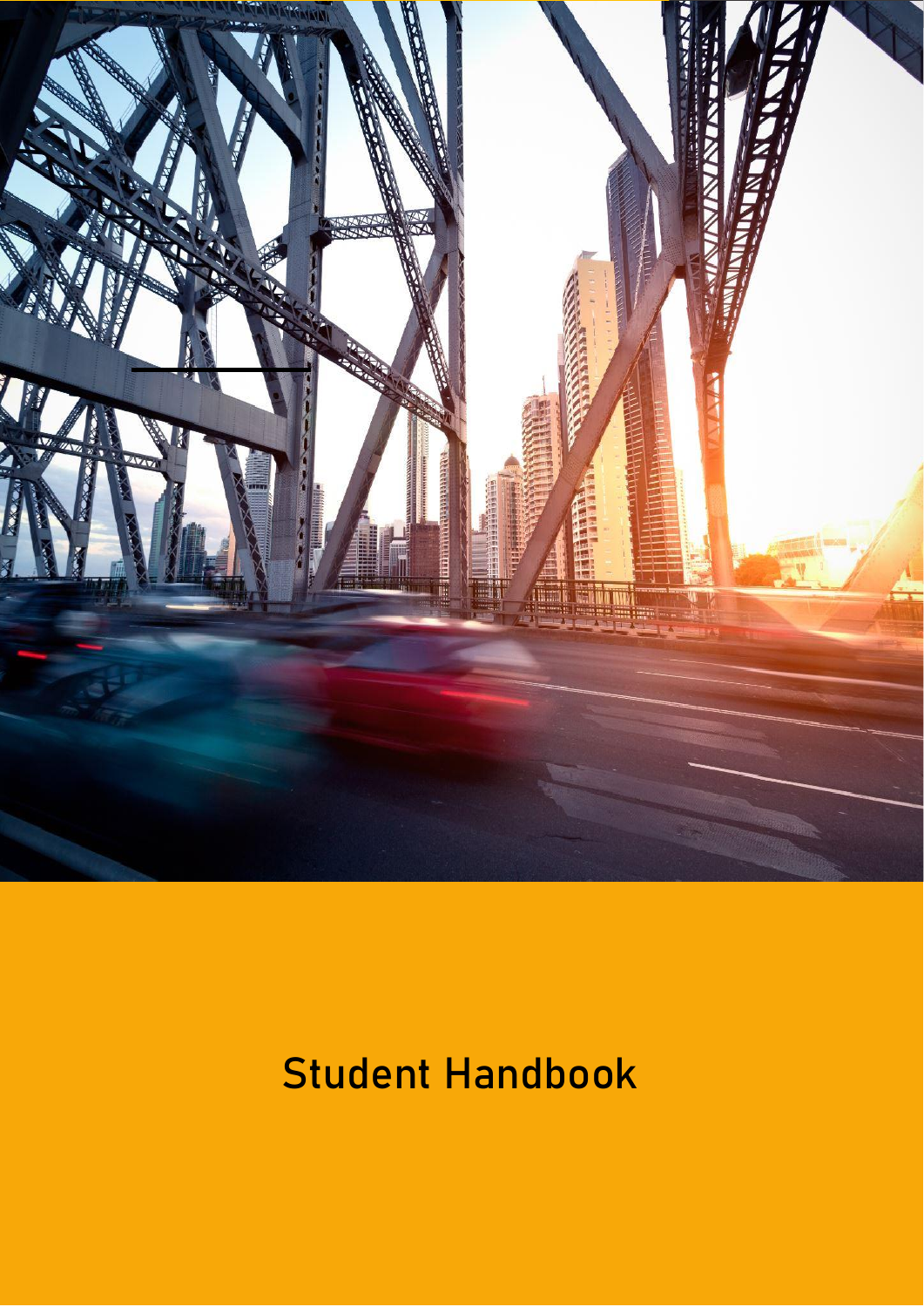### **CONTENTS**

#### © TEC SKILL PTY LTD trading as Techskill Academy

ABN: 20 167 941 611 RTO Registration 45055 **CEO: Lawrence Mackey** Toowong Tower - Level 10, 9 Sherwood Road TOOWONG QLD 4066 PO Box 770 TOOWONG DC QLD 4066 Phone: 1300 089 979 Email: admin@techskill.com.au

Note: Any mention of business days excludes public holidays (i.e., National and Queensland-specific).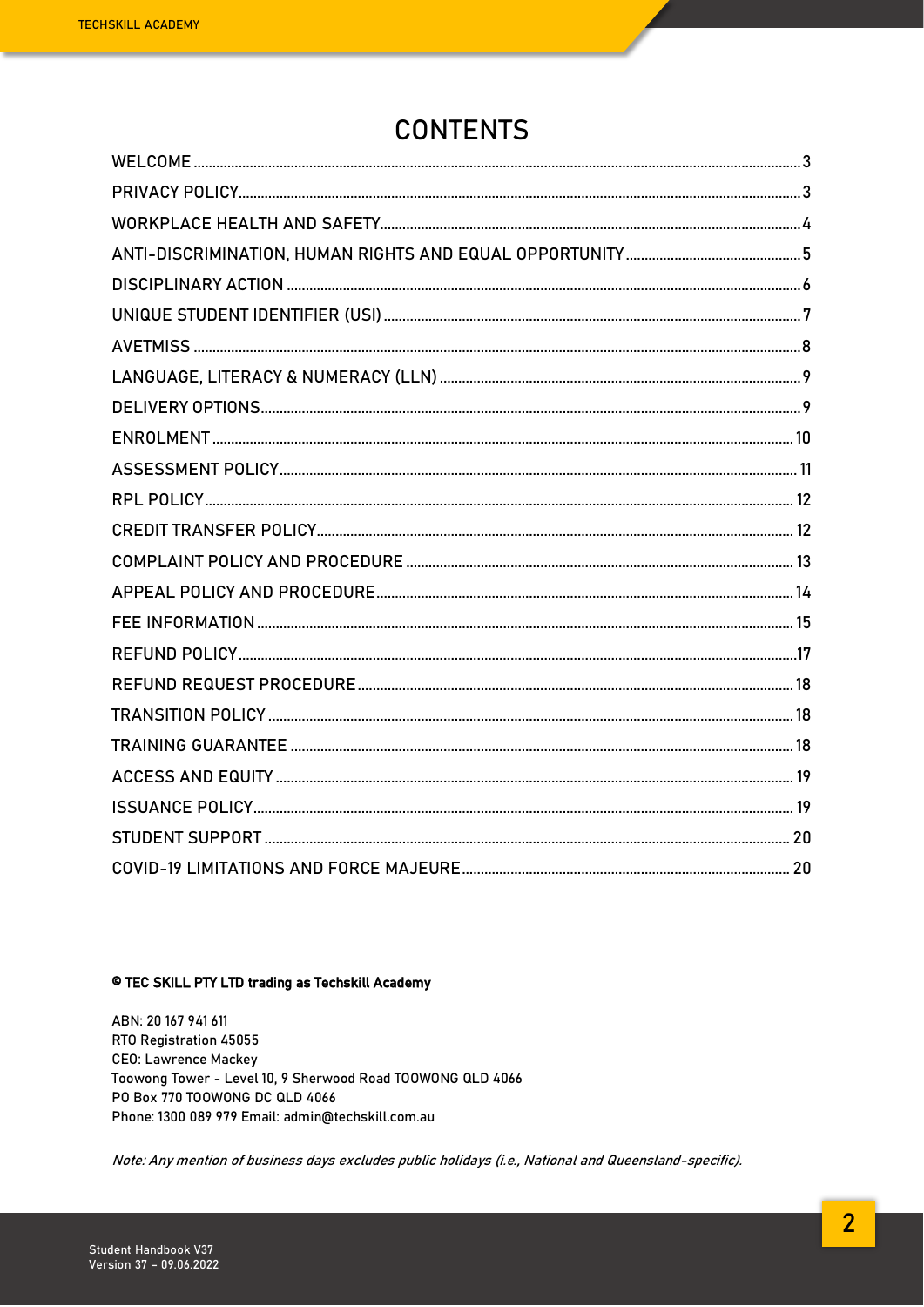### **WELCOME**

<span id="page-2-0"></span>Tec Skill Pty Ltd trading as Techskill Academy is an established Registered Training Organisation (RTO). Our national registration code is 45055. You can find a list of our qualifications on the national register www.training.gov.au by searching for our registration code.

Our trainers and staff are qualified and experienced in the delivery of training and assessment services for various qualifications. We are here to ensure your learning experience is a positive one by promoting a flexible learning environment with tailored training and assessment options to meet individual needs.

The Techskill Academy team welcomes you to our business. During your time with us, you will have certain rights and responsibilities, which are covered within this handbook. In addition, we have included all information on our website for you to make an informed decision on your chosen program. If you have questions that are not covered in this handbook please contact Techskill Academy directly.

### **PRIVACY POLICY**

<span id="page-2-1"></span>The Privacy Amendment (Enhancing Privacy Protection) Act 2012 (Privacy Amendment Act) made many significant changes to the Privacy Act 1988 (Privacy Act). These changes commenced on 12 March 2014. The Privacy Regulation 2013, made under the Privacy Act, also commenced on 12 March 2014. Techskill Academy will only collect information that relates to a student's program and takes all reasonable steps to protect personal information from misuse, loss, unauthorised access, modification or disclosure including restricted access to electronic files, secure storage of paper files and back up of data.

By law, Techskill Academy may be required to share your student file to:

- Australia Skills Quality Authority (national regulator) as part of an audit
- National Centre for Vocational Education Research (NCVER)
- USI Office
- Other government departments such as the Department of Employment, Small Business and Training

No further access to your enrolment information will be provided to any other organisation or persons without your written consent, or unless authorised or required by law, in accordance with the Privacy Act 1988.

Students can nominate a third party to access their enrolment and training details, however, must complete a consent form first and return this to [admin@techskill.com.au](mailto:admin@techskill.com.au)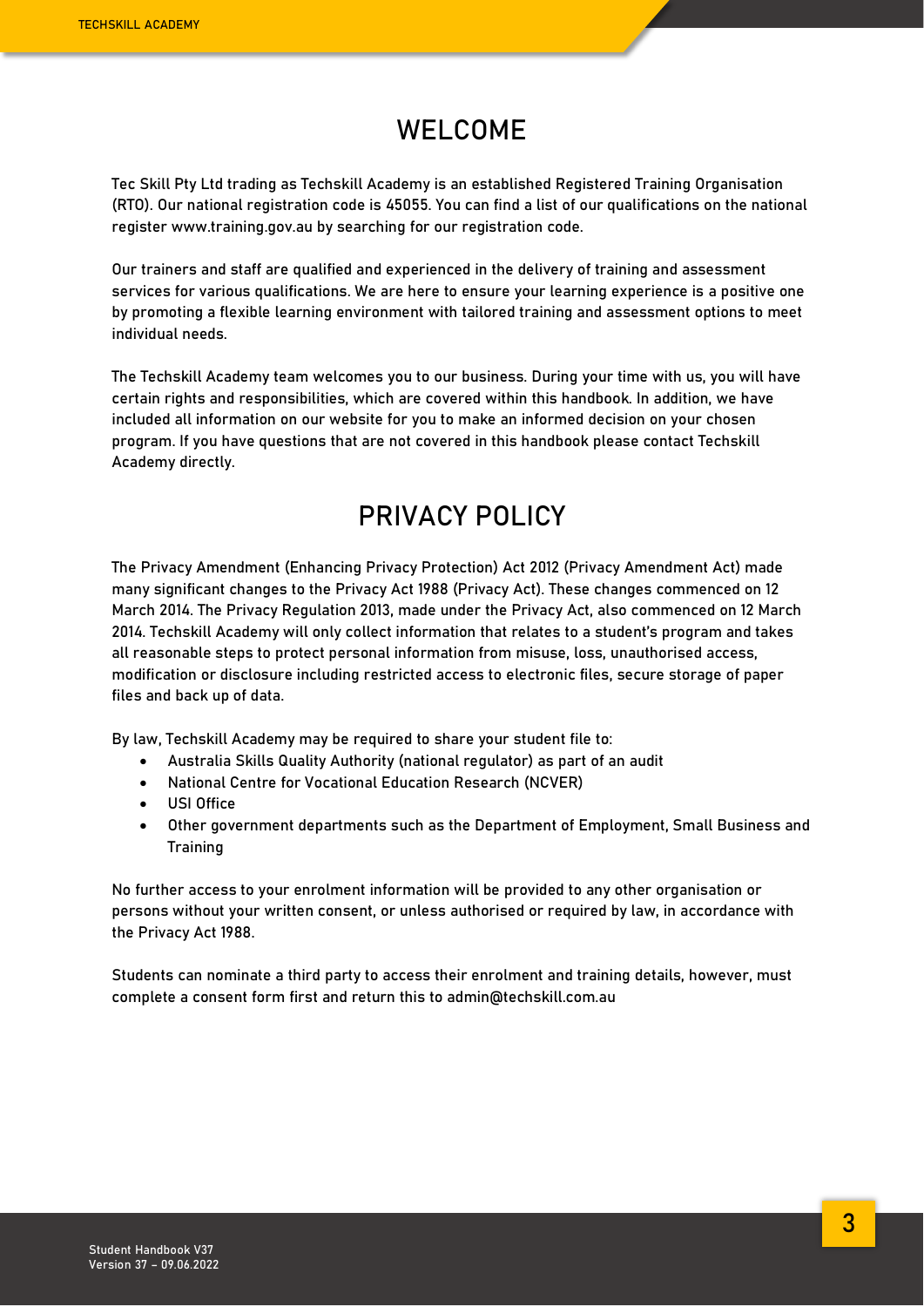### **WORKPLACE HEALTH AND SAFETY**

<span id="page-3-0"></span>Techskill Academy is committed to the provision of a safe and healthy environment for its students, staff and visitors. As part of that commitment, staff and students will be provided with information to enable them to work and learn in a safe environment.

- Techskill Academy will provide and maintain safe equipment and materials.
- Staff and students will be trained in the safe use, handling and storage of equipment and materials (where applicable).
- Techskill Academy will provide adequate information regarding hazards and risks within the premises.
- The CEO will consult regularly with staff regarding the development, implementation and review of health and safety issues.
- Techskill Academy will ensure the training premises are of adequate size and have adequate heating, ventilation, cooling and lighting.

Each student is responsible for ensuring the safety and health of their environment by:

- Making themselves aware of the relevant Techskill Academy policies, procedures and instructions.
- Complying with all Techskill Academy policies, procedures and instructions.
- Taking reasonable care of themselves and others in the workplace.
- Co-operating with management so that employees of Techskill Academy carry out their duties as required under the Work Health and Safety Act 2011.
- Reporting all known or observed hazards, incidents and injuries.

### EVACUATION PROCEDURE

Upon becoming aware of the need to evacuate the Techskill Academy premise, all students and staff must immediately evacuate the building via the nearest exit and proceed in a single file in an orderly manner to the assembly area.

- Do not use the lifts.
- Emergency exits are beside the lift and clearly marked.
- Do not re-enter the building until advised to by an authorised person.

On becoming aware of the need to evacuate, students and staff must immediately move to the designated assembly point.

### NO SMOKING POLICY

The No Smoking Policy precludes anyone from smoking on Techskill Academy's premises. This includes the areas immediately outside entrances to the building.

### COVID MEASURES ON THE PREMISES

Techskill Academy is continuously monitoring the ongoing impact of COVID-19 and takes appropriate action in line with advice from relevant government and health authorities. As required, staff, students and visitors understand that they may need to follow Federal or State mandates (e.g., wearing a mask and/or using the QLD Check In app) while visiting the premises. Techskill Academy encourages all stakeholders to:

- practise good hygiene
- practise physical distancing
- understand how to isolate if you need to
- stay informed and protected through official government websites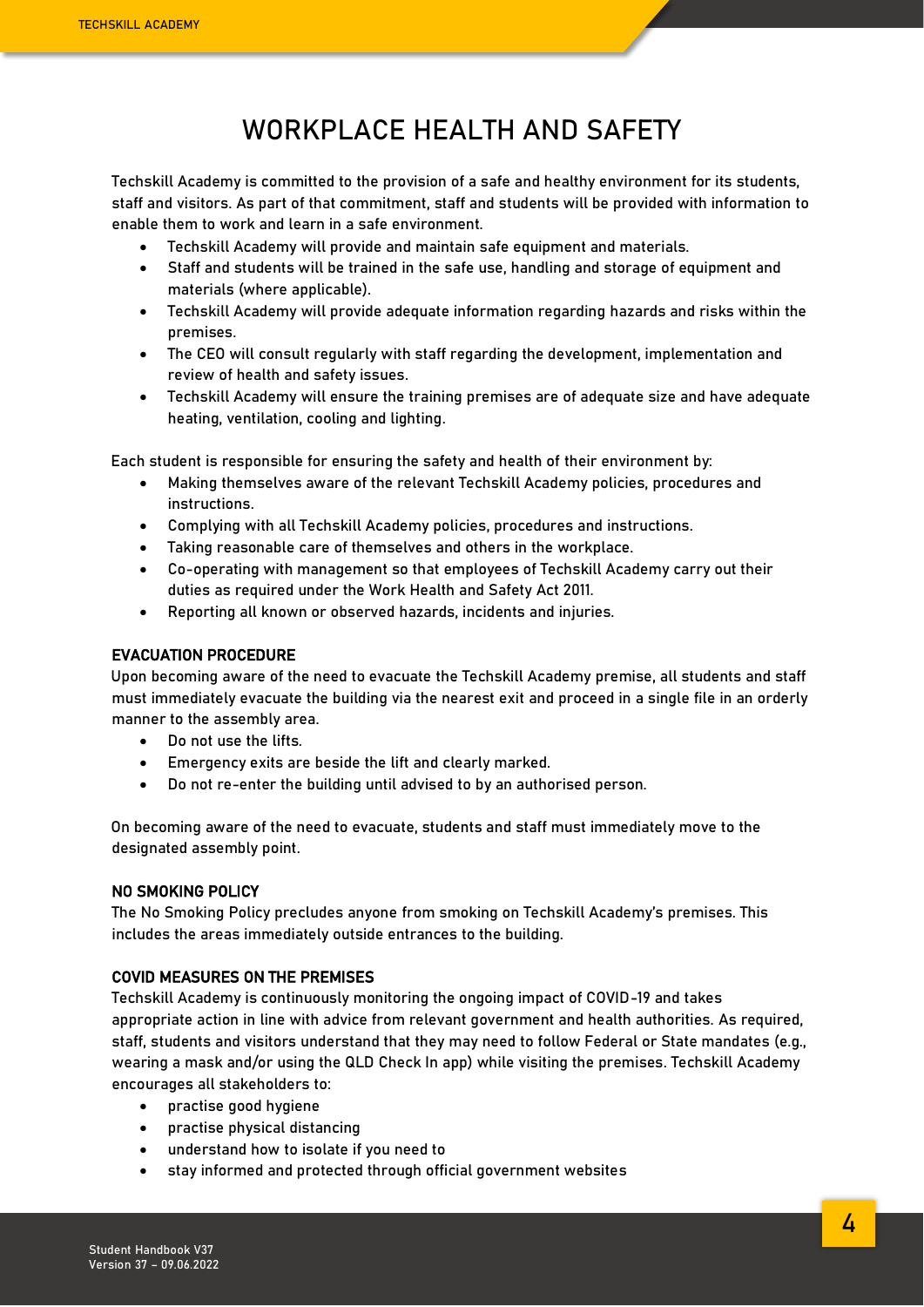## <span id="page-4-0"></span>**ANTI-DISCRIMINATION, HUMAN RIGHTS AND EQUAL OPPORTUNITY**

Techskill Academy takes great care to ensure all students and staff members are treated fairly and equitably and that everyone on the premises complies with the Anti-Discrimination Act 1991. Discrimination means treating someone unfairly because they belong in a particular group of people. Harassment is unwelcomed, unsolicited and non-reciprocated behaviour and it is based on an inappropriate assumption of power. Harassment may be intentional or unintentional and it may take many forms, such as verbal, written or physical. As in any area of human interaction, the boundaries of what constitutes harassment victimisation and bullying may vary from person to person. Employees and students will recognise and respect the boundaries set by others. If you believe you are experiencing harassment or discrimination refer the matter to the CEO immediately.

All stakeholders associated with Techskill Academy can expect the same rights such as:

- The right to learn, teach or carry out their duties.
- The right to be treated fairly and with respect.
- The right to be safe in the workplace.
- The right to have all reports of harassment to be treated seriously, impartially and sensitively. Harassment and discrimination, including victimisation and bullying, is unwelcome, uninvited and unacceptable behaviour that will not be tolerated
- The right to inform management of any harassment and management has the responsibility to take immediate and appropriate action to address it

Students have the responsibility to:

- Allow others to learn
- Make Techskill Academy a safe place to study by not threatening, bullying, or hurting others in any way
- Make the classroom safe by obeying instructions
- Make Techskill Academy premises safe by not bringing illegal substances or weapons onto our premises: and
- Not steal, damage or destroy the belongings of others

Victimisation is unacceptable and will not be tolerated by Techskill Academy staff. No person making a complaint or assisting in the investigation of a complaint will be victimised. Harassment should not be confused with legitimate comments and advice which may include feedback given appropriately by management or trainers and assessors.

### SEXUAL HARASSMENT

Sexual harassment includes the act of:

- An unwelcomed sexual advance, or an unwelcomed request for sexual favours, to the person being harassed or
- A person who engages in unwelcomed conduct of a sexual nature in relation to the person being harassed

Conduct of a sexual nature includes making a statement of a sexual nature to a person, or in the presence of a person, whether the statement is made verbally or in writing. This type of behaviour will not be tolerated. If you believe you are experiencing harassment refer the matter to the CEO.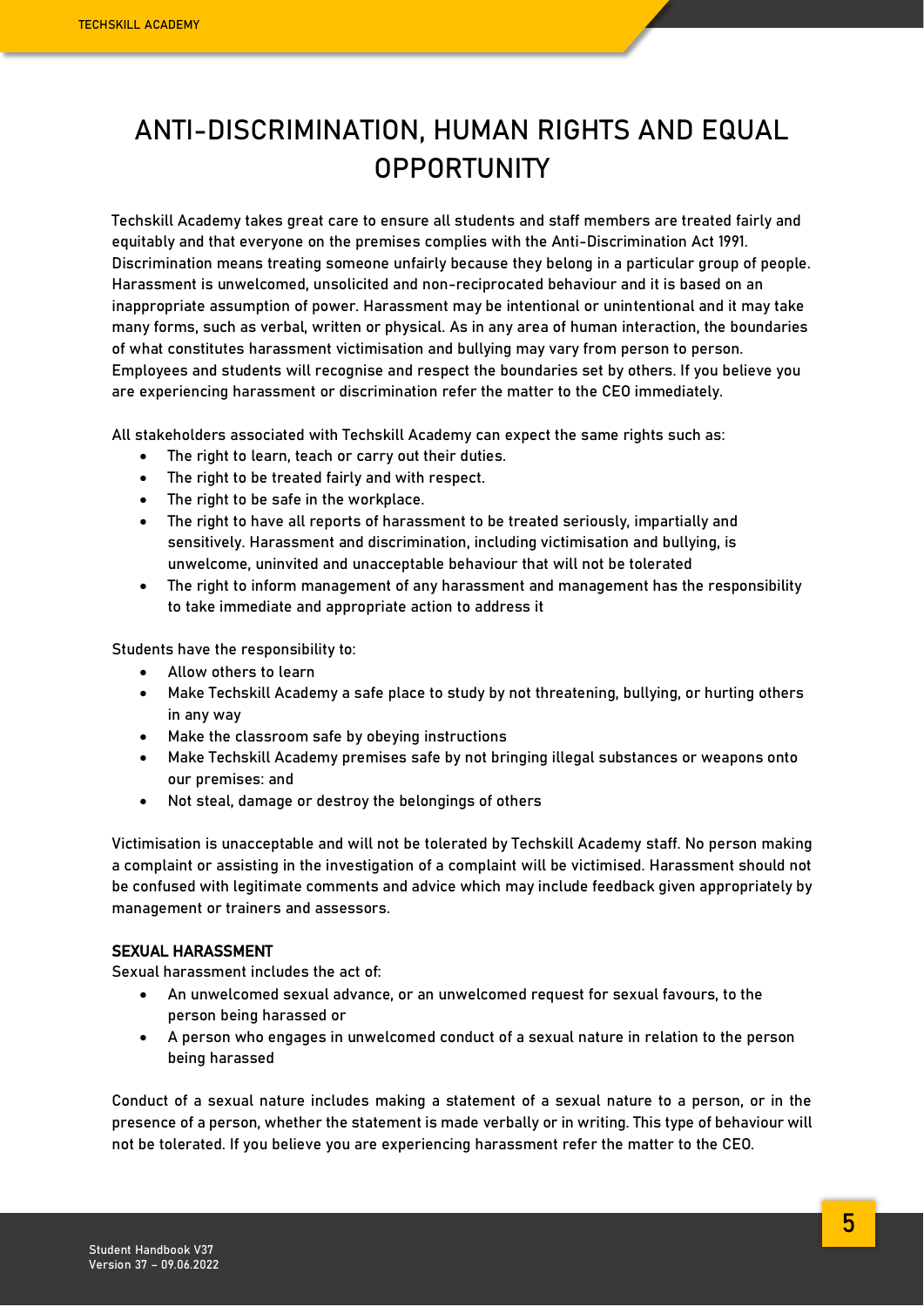#### **DISCRIMINATION**

Discrimination is broadly defined as treating one person unfairly over another based on factors that are unrelated to their ability or potential. State and Federal legislation protects people at work and in education from discrimination on the basis of certain attributes and from being treated unfairly because they have complained about discrimination. Under the Fair Work Act 2009, discrimination is disadvantaging someone in the workplace or education because of their:

- race and/or colour
- sex
- sexual preference
- age
- physical or mental disability
- marital status
- family or carer's responsibilities
- pregnancy
- religion
- political opinion

Any form of discrimination is not tolerated. If you believe you are experiencing discrimination refer the matter to the CEO.

### **DISCIPLINARY ACTION**

<span id="page-5-0"></span>Techskill Academy requires all students to conduct themselves in a manner that is always considerate and reasonable towards each other and staff. Where a student's behaviour is deemed to be of a serious nature, an immediate suspension will apply. Behaviour that would be of a serious nature includes but is not limited to:

- Attending the program under the influence of drugs and/or alcohol
- Sexual harassment
- Acting in an unsafe manner that places others and themselves at risk
- Disobeying WHS directions
- Deliberate and wilful damage to Techskill Academy or another student's property
- Bullying (verbal, written or through electronic formats)
- Verbal and physical abuse towards other students and/or staff

Students who engage in an unacceptable behaviour will be subject to disciplinary action. The following disciplinary actions can and will be taken:

- 1. First and final warning is issued to the student
- 2. If the offence is committed a second time, the student's enrolment is suspended immediately without a refund.

Some of the main factors examined when determining appropriate disciplinary action are:

- Seriousness of offence repetition or duration of offence
- Prior offences and disciplinary actions
- Previous responses to disciplinary actions and any current disciplinary action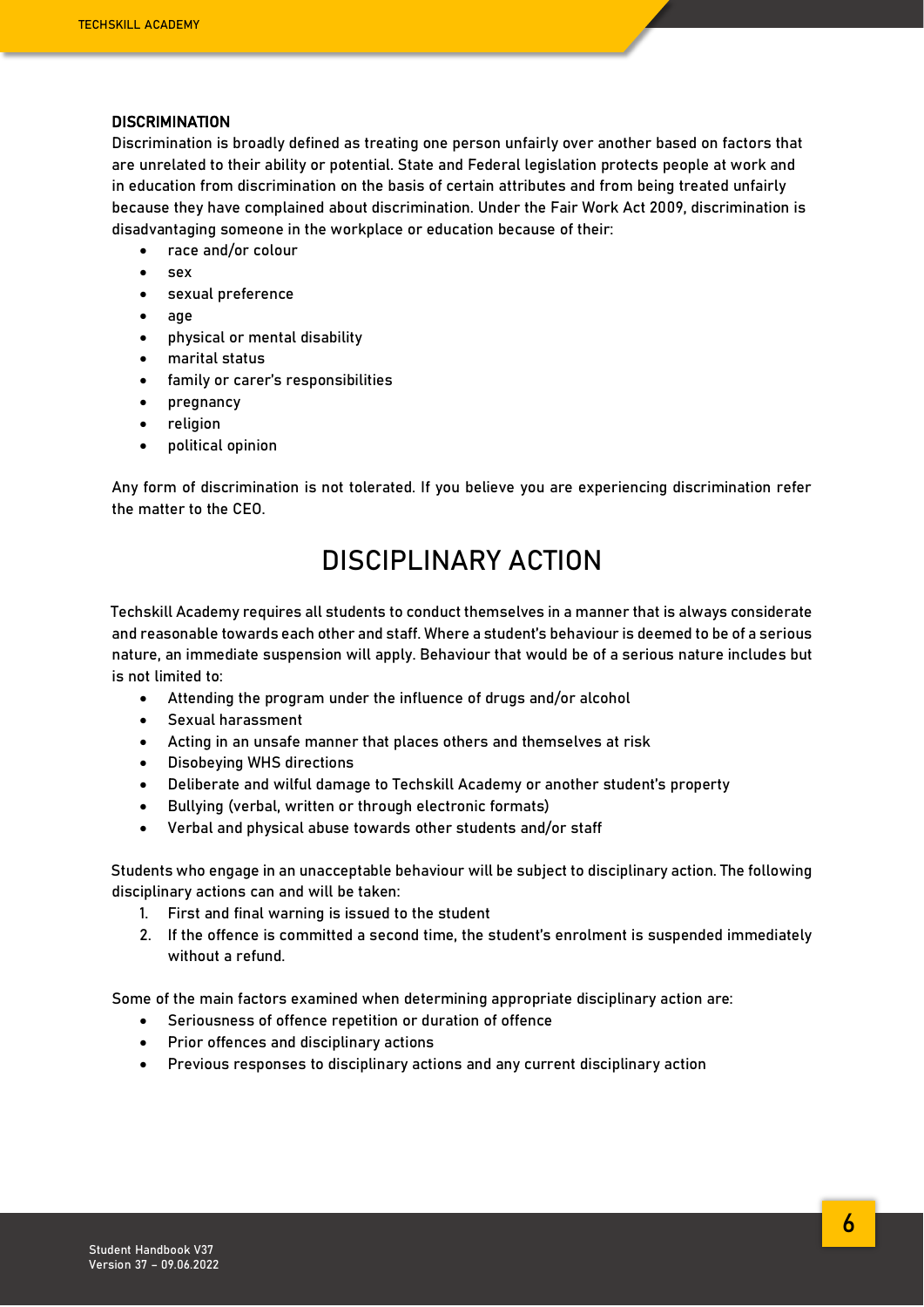### **UNIQUE STUDENT IDENTIFIER (USI)**

<span id="page-6-0"></span>As of 1st January 2015, each student must provide a valid Unique Student Identifier (USI) when enrolling into a nationally recognised program with a registered training organisation. If you already have a USI, please ensure you provide this to Techskill Academy on enrolment. Alternatively, you may nominate Techskill Academy to obtain a USI on your behalf, with your consent. For more information about proof of identification, please visit [www.usi.gov.au](http://www.usi.gov.au/)

The USI portal contains a secure online record of your recognised training and qualifications gained in Australia, from all training providers you have undertaken recognised training with, including access to your training records and transcripts. Where a student is exempt from providing a unique student identifier, the student's training results will not appear on any authenticated VET transcript prepared by the Registrar. The student must provide evidence of their USI exemption to the administration team prior to enrolment.

For more information on how the USI office collects, uses and discloses your information please direct your questions to [usi@industry.gov.au](mailto:usi@industry.gov.au) or 1300 857 536.

In accordance with Section 11 of the Student Identifiers Act 2014 Cth (SI Act), Techskill Academy will securely destroy personal information which we collect from you solely for the purpose of applying for a USI on your behalf as soon as practicable after the USI application has been made, or the information is no longer needed for that purpose, unless we are required by or under any law to retain it.

Important:

- Techskill Academy is unable to issue formal certification without a verified USI against the named student.
- Offshore students residing permanently overseas will not be able to access their training records through the USI portal.
- Techskill Academy cannot enrol international students who hold a student visa.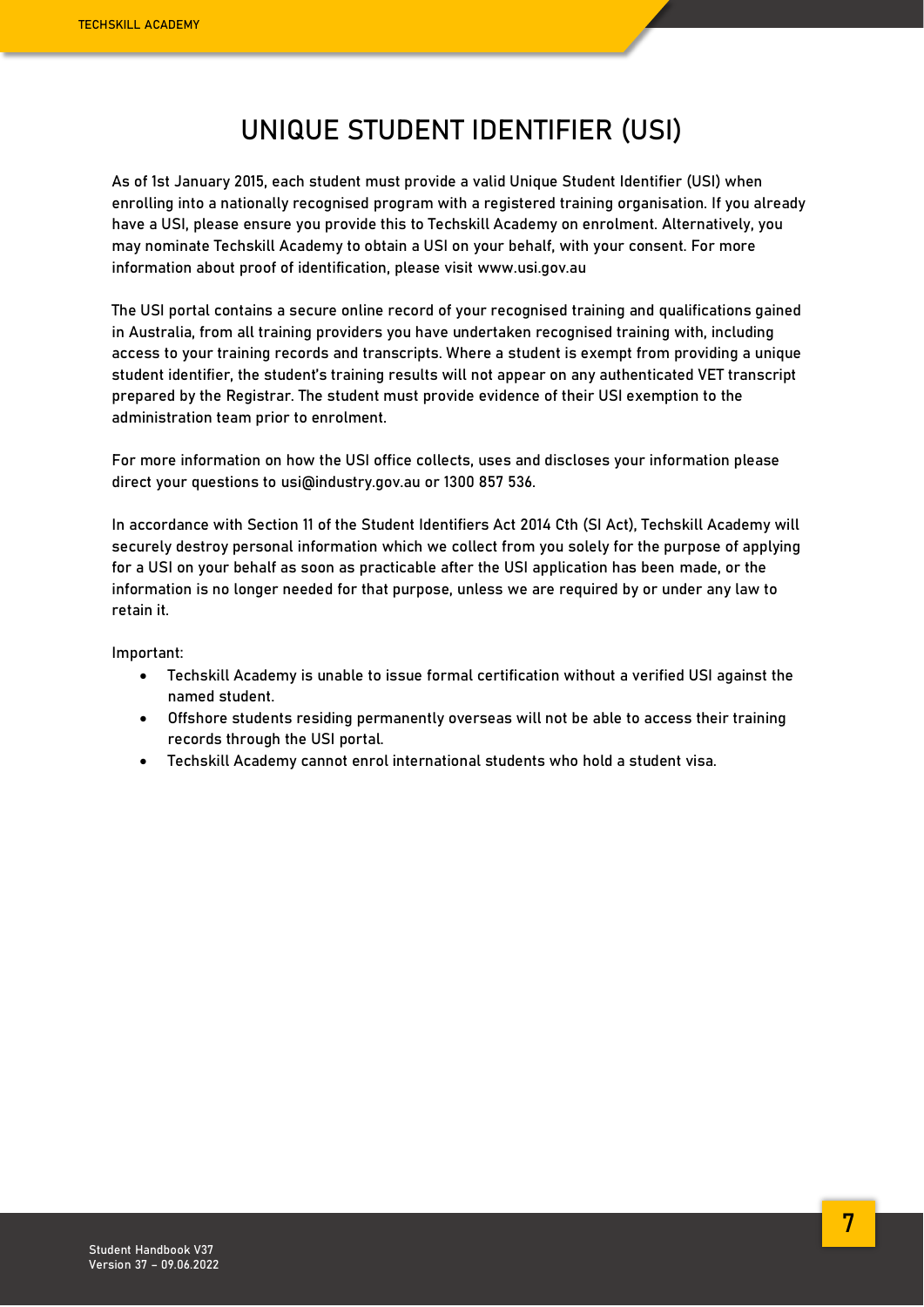### **AVETMISS**

<span id="page-7-0"></span>Under the Data Provision Requirements 2012, Techskill Academy is required to collect personal information about you and to disclose that personal information to the National Centre for Vocational Education Research Ltd (NCVER).

Your personal information (including the personal information contained on this enrolment form), may be used or disclosed by Techskill Academy for statistical, administrative, regulatory and research purposes. Techskill Academy may disclose your personal information for these purposes to:

- Commonwealth and State or Territory government departments and authorised agencies; and
- NCVER.

Personal information that has been disclosed to NCVER may be used or disclosed by NCVER for the following purposes:

- Populating authenticated VET transcripts;
- Facilitating statistics and research relating to education, including surveys and data linkage;
- Pre-populating RTO student enrolment forms;
- Understanding how the VET market operates, for policy, workforce planning and consumer information; and
- Administering VET, including program administration, regulation, monitoring and evaluation.

You may receive a student survey which may be administered by a government department or NCVER employee, agent or third party contractor or other authorised agencies. Please note you may opt out of the survey at the time of being contacted.

NCVER will collect, hold, use and disclose your personal information in accordance with the Privacy Act 1988 (Cth), the National VET Data Policy and all NCVER policies and protocols (including those published on NCVER's website at [https://www.ncver.edu.au\)](https://www.ncver.edu.au/)

For more information about NCVER's Privacy Policy go to [https://www.ncver.edu.au/privacy.](https://www.ncver.edu.au/privacy)

Important: Techskill Academy submits it's AVETMISS data on an annual basis to the National Centre for Vocational Education Research (NCVER).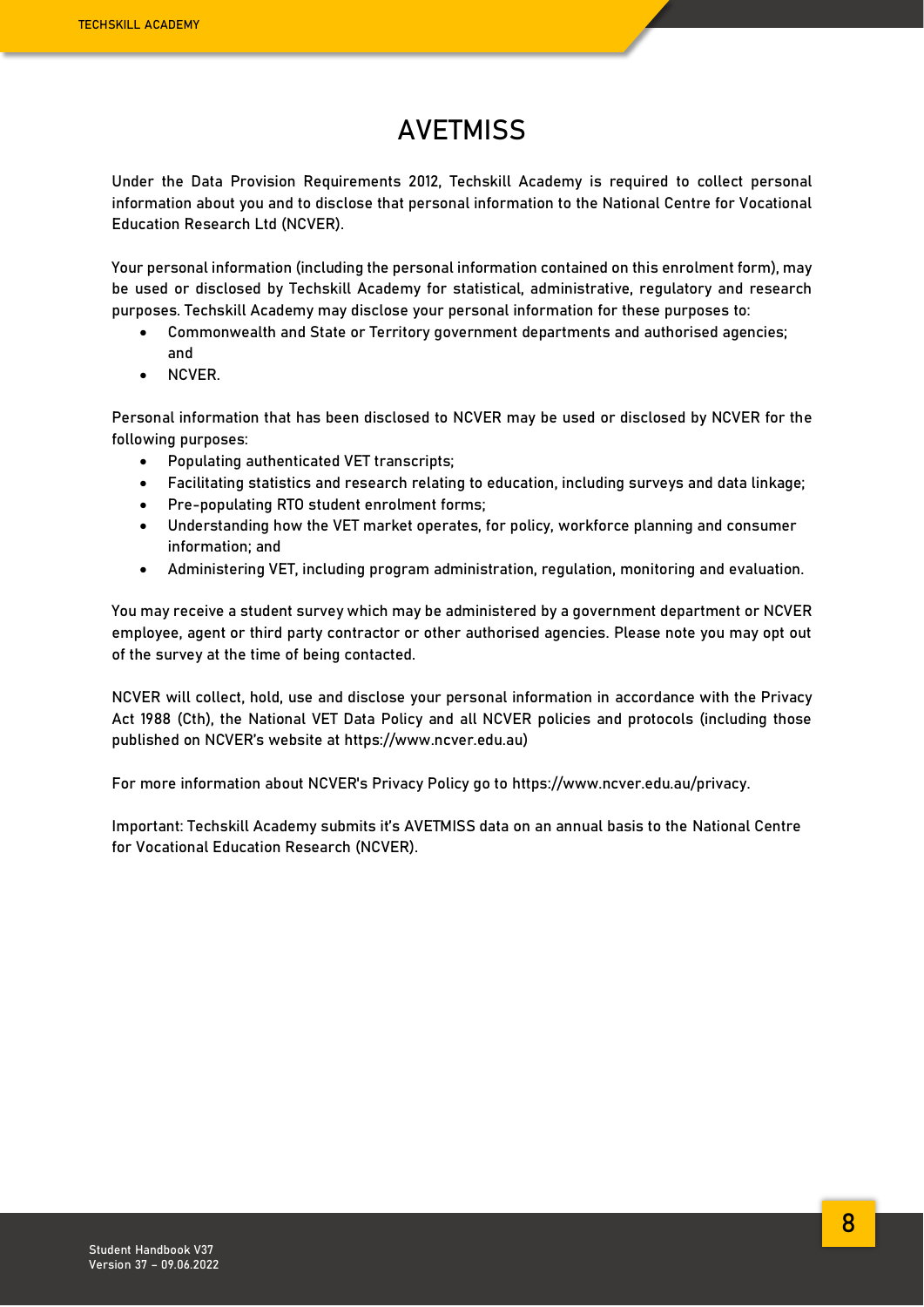### **LANGUAGE, LITERACY & NUMERACY (LLN)**

<span id="page-8-0"></span>Prior to enrolment, Techskill Academy will determine the support needs of each learner through a questionnaire about their prior education, and language, literacy and numeracy (LLN) levels. This information will be collected on the enrolment form. If specific learning needs are identified, the trainer for the respective program will discuss and arrange suitable support strategies including reasonable adjustments. Where the support needs of a learner exceed the expertise of staff, Techskill Academy will refer the individual to support agencies who are able to assist.

As a minimum, each prospective learner must possess the following skills:

- English reading and writing skills
- Basic computer skills and keyboard typing skills
- Basic understanding and use of Microsoft programs such as Word, Excel and PowerPoint
- Basic digital skills to find, use, share and create content using computers, smartphones, and tablets.
- The ability to undertake online research and access external information sources

### **ENTRY REQUIREMENTS FOR QUALIFICATIONS**

Certain qualifications offered by Techskill Academy contain mandatory entry requirements. The team will discuss and determine eligibility with students. Acceptable forms of evidence to satisfy the entry requirements typically include:

- Statement of attainment
- Record of result
- <span id="page-8-1"></span>• An official USI transcript

### **DELIVERY OPTIONS**

Techskill Academy offers programs through various methods such as:

- Online the learner is given unique log in credentials to access their units including the reading content and assessments through the online learning system. The learner must complete and submit their assessment questions through the online system. Assessor feedback will be provided against each activity within the online system.
- Classroom the learner is required to attend the mandatory classroom training sessions for each unit of competency. The unit criteria will be covered during the face-to-face delivery including the completion of the assessments.
- Recognition of Prior Learning (RPL) is an assessment-only pathway which seeks to recognise an individual's existing skills and knowledge within a specific industry.

Each program will be delivered by a qualified trainer and assessor. Please note, some programs are only offered as RPL assessment-only.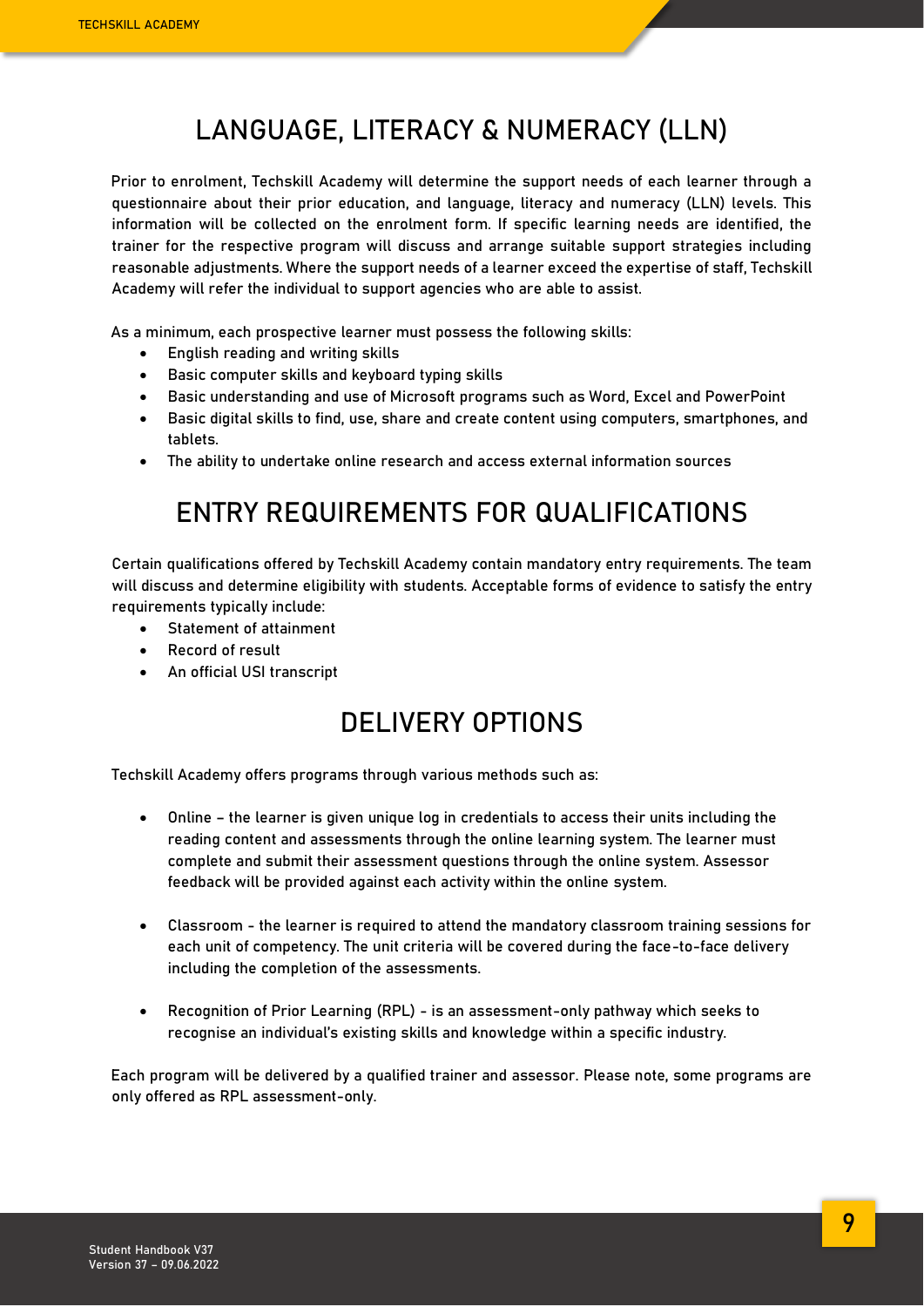### **ENROLMENT**

#### <span id="page-9-0"></span>ENROLMENT FORM

Each student must complete an enrolment form. The enrolment form requires the student to complete questions which assist with the collection of mandatory AVETMISS data. The prospective student is also required to read and acknowledge their full understanding of the candidate declaration section prior to enrolment.

#### PROGRAM DURATION

At the start of the program, each student will receive information about their program start and end dates. Once the end date has lapsed and the student has not organised an extension with Techskill Academy, the student's training record will be closed off in the system and the student will no longer have access to our training and assessment services, support or resources. If you are unsure of your program end date, please contact the office by phone or email.

#### DEFER A PROGRAM

A student may defer their program due to extenuating circumstances outside of their control. This includes long term illness, family matters or similar circumstances. The student can submit one (1) deferral request during their program enrolment. The maximum deferral period is 3 months. The student must email their request to [admin@techskill.com.au](mailto:admin@techskill.io)

#### PROGRAM TRANSFER

If a student wishes to transfer into another program offered by Techskill Academy, the student must submit their request to [admin@techskill.com.au](mailto:admin@techskill.com.au) within the first 3 months of their enrolment and the request will be reviewed by management. Where the program pricing differs, the student is responsible for making payment for the fee difference to Techskill Academy.

#### PROGRAM WITHDRAWAL

A student may withdraw from the program by calling, texting or emailing their request through to Techskill Academy.

#### ONLINE UNITS/PRINTED UNITS

Online units will be released one at a time after completion of the previous unit to promote sequential learning. The release of online units will be in line with received course fees for the student's program.

#### WORKPLACE RESOURCES

For training partially delivered in the workplace, agreements will be put in place with the employer for access to the appropriate facilities and equipment required for the delivery of training and assessment.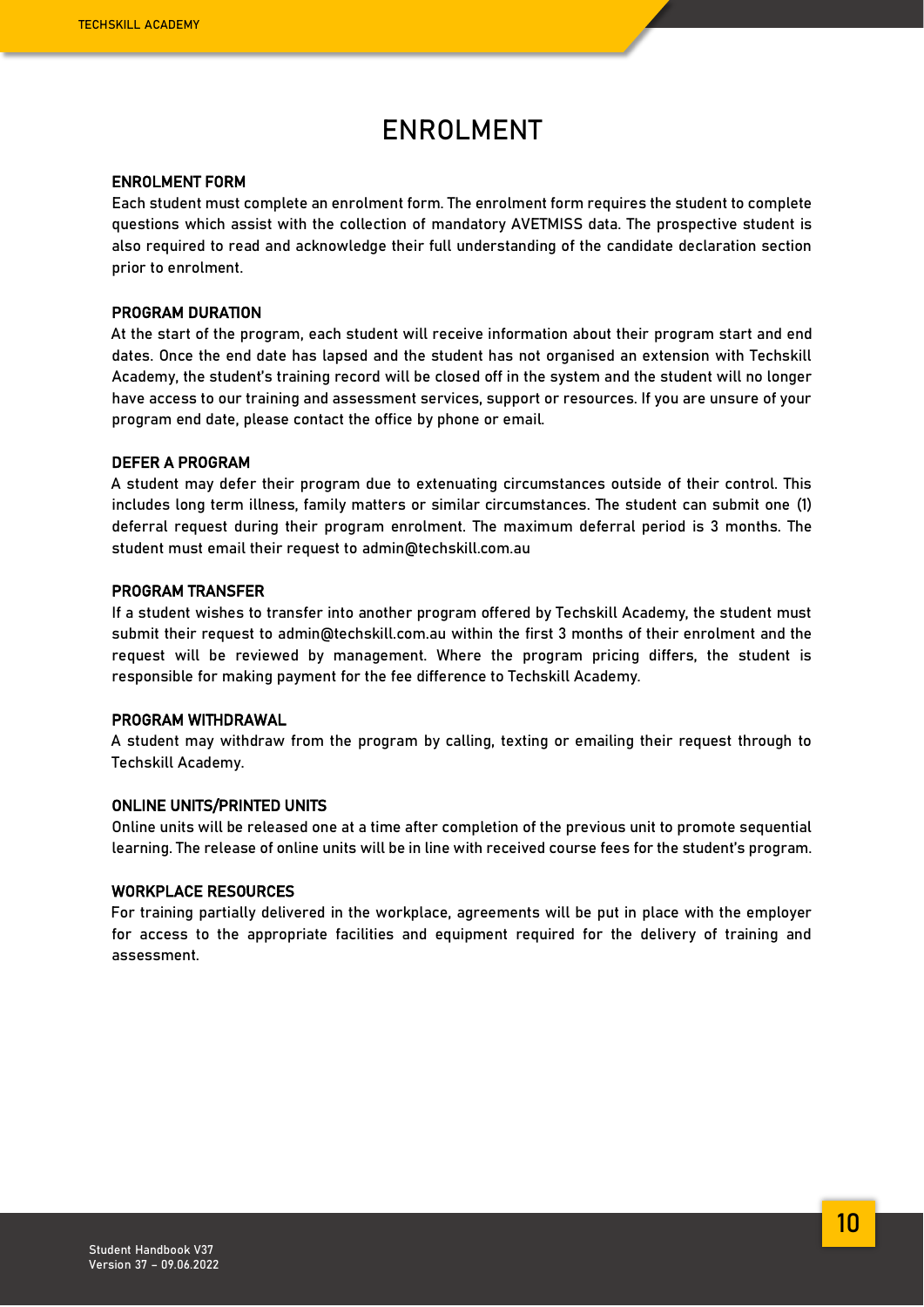### **ASSESSMENT POLICY**

<span id="page-10-0"></span>Each student will receive three (3) opportunities to submit their assessment for marking, including RPL applications. A student will either receive a competent or not yet competent outcome for each submission.

- Not yet competent outcome: There are gaps in the student's assessment submission. The student needs to provide additional evidence in order to demonstrate their competency level. In this instance, the assessor will provide feedback to guide the student's re-attempt.
- Competent outcome: The student has successfully fulfilled the assessment requirements in the unit, by demonstrating their competency level against the unit criterion.

The assessor will have up to 20 business days to assess a unit submission. If gaps are identified in the student's work, the assessor will provide feedback to help guide the student's re-attempt.

Important note: During peak periods, public holidays (National and Queensland specific), COVID-19 related staff absences, unforeseen lockdowns or business closure periods; Students may experience delays in the process including assessment results. This may involve but is not limited to, enrolment process, response rates and durations, call back time frames, internal administrative processes and similar.

### METHODS OF ASSESSMENT

There are two (2) methods of assessment within the Vocational Education and Training sector:

- Formal assessment the student undertakes formal learning and completes the formal assessments in the program.
- Recognition of prior learning (RPL) RPL is an assessment-only pathway which seeks to recognise an individual's existing skills and knowledge within a specific industry.

### REASONABLE ADJUSTMENT

Reasonable adjustment refers to the way in which an assessor may determine the student's competency level in a unit of competency. A reasonable adjustment can be made to the assessment process or tool if it does not stray from the learning outcomes of the unit and complies with the training package requirements. All reasonable adjustments will be discussed between the student and assessor and documented.

### PLAGIARISM POLICY

Techskill Academy will not tolerate deliberate attempts of plagiarism. This is regarded as a serious act of academic misconduct. Plagiarism includes:

- Word for word copying of sentences or whole paragraphs from one or more sources or presenting of substantial extracts from books, articles, and other published material without clearly indicating their origin.
- Submitting another student's work in whole or in part and claiming the work as your own.
- Submitting work that has been written by someone else on your behalf (does not include scribing by another person).

If the student is found guilty of plagiarism, he or she will receive a first and final written warning from management. If the offence is committed a second time, the student will be terminated from the program without a refund.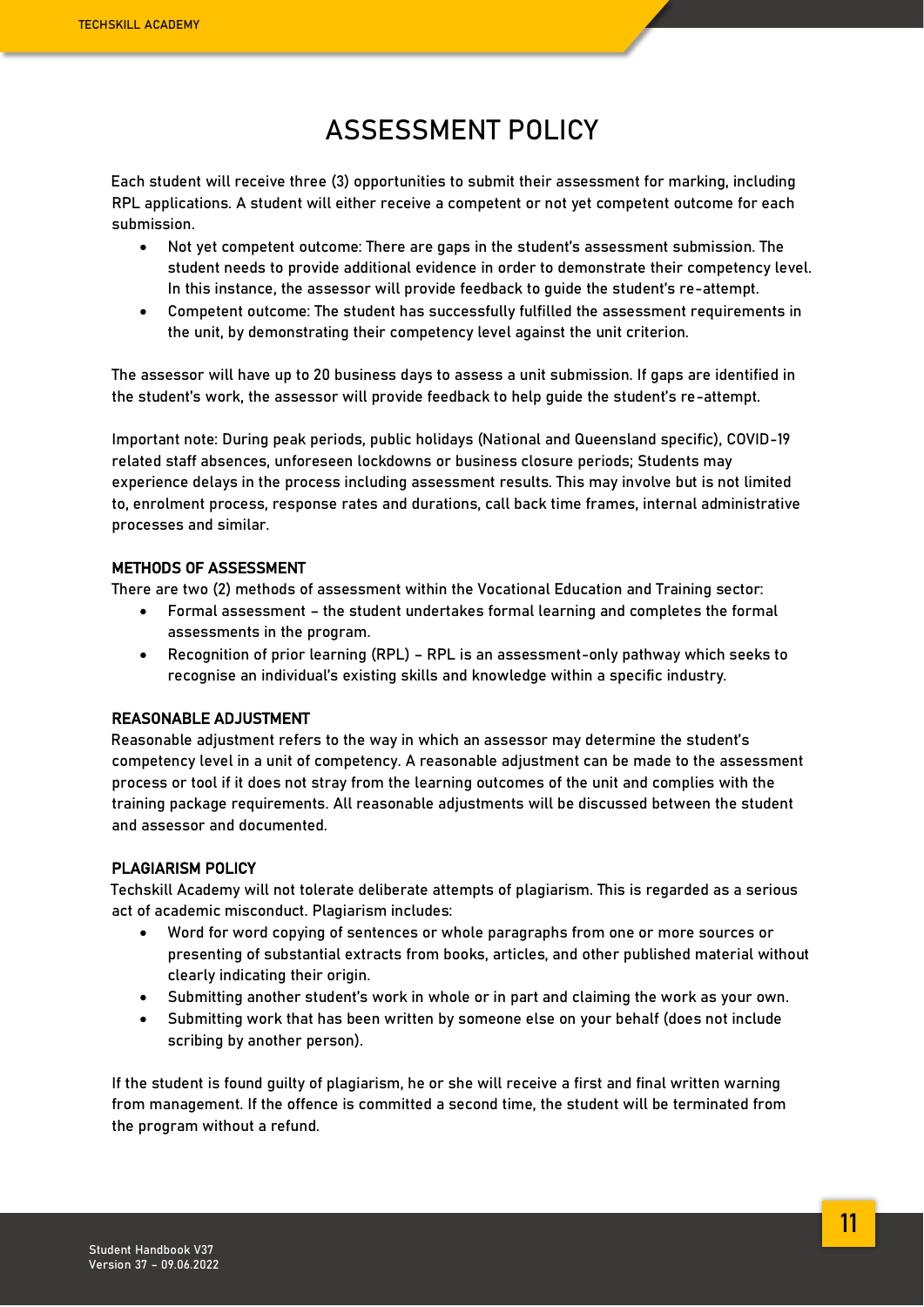### **RPL POLICY**

<span id="page-11-0"></span>A student undertaking an RPL program will receive up to 3 months to complete the program. Each student will receive three (3) opportunities to provide the required evidence for the units of competency within their program.

Each student must have an onboarding conversation about their work history and their ability to access specific RPL evidence. After the onboarding call, we will email the evidence list to the student. Once this has occurred, the student must adhere to the timelines below regarding evidence collection.

In the first instance, each student is given up to 7 calendar days to gather and submit their RPL evidence once the evidence list has been sent (this timeframe can be negotiated with the team based on the student's circumstances). Techskill Academy will have up to 20 business days to review the evidence and communicate the RPL outcome to the student.

If evidence gaps are identified in the student's first and second submission, the student will have the opportunity to address the missing evidence. Once again, the student will receive up to 7 calendar days (timeframe is negotiable) to submit their evidence and the team will communicate the RPL outcome to the student within 20 business days.

After the third attempt, if the student is unable to achieve full RPL for one or more units in the qualification, the student must complete any formal training and assessment. The program duration will vary for each student depending on the number of units approved through the RPL process and the gaps identified.

Important note: During peak periods, public holidays (National and Queensland specific), COVID-19 related staff absences, unforeseen lockdowns or business closure periods; Students may experience delays in the process including assessment results. This may involve but is not limited to, enrolment process, response rates and durations, call back time frames, internal administrative processes and similar.

### **CREDIT TRANSFER POLICY**

<span id="page-11-1"></span>Techskill Academy will accept and apply credit to students who have previously completed units of competency where these are evidenced by a Statement of Attainment, Record of Results or unique student identifier (USI) transcript. Credit can only be applied where a unit of competency has an equivalent status on the national register www.training.gov.au and complies with the packaging rules of the qualification.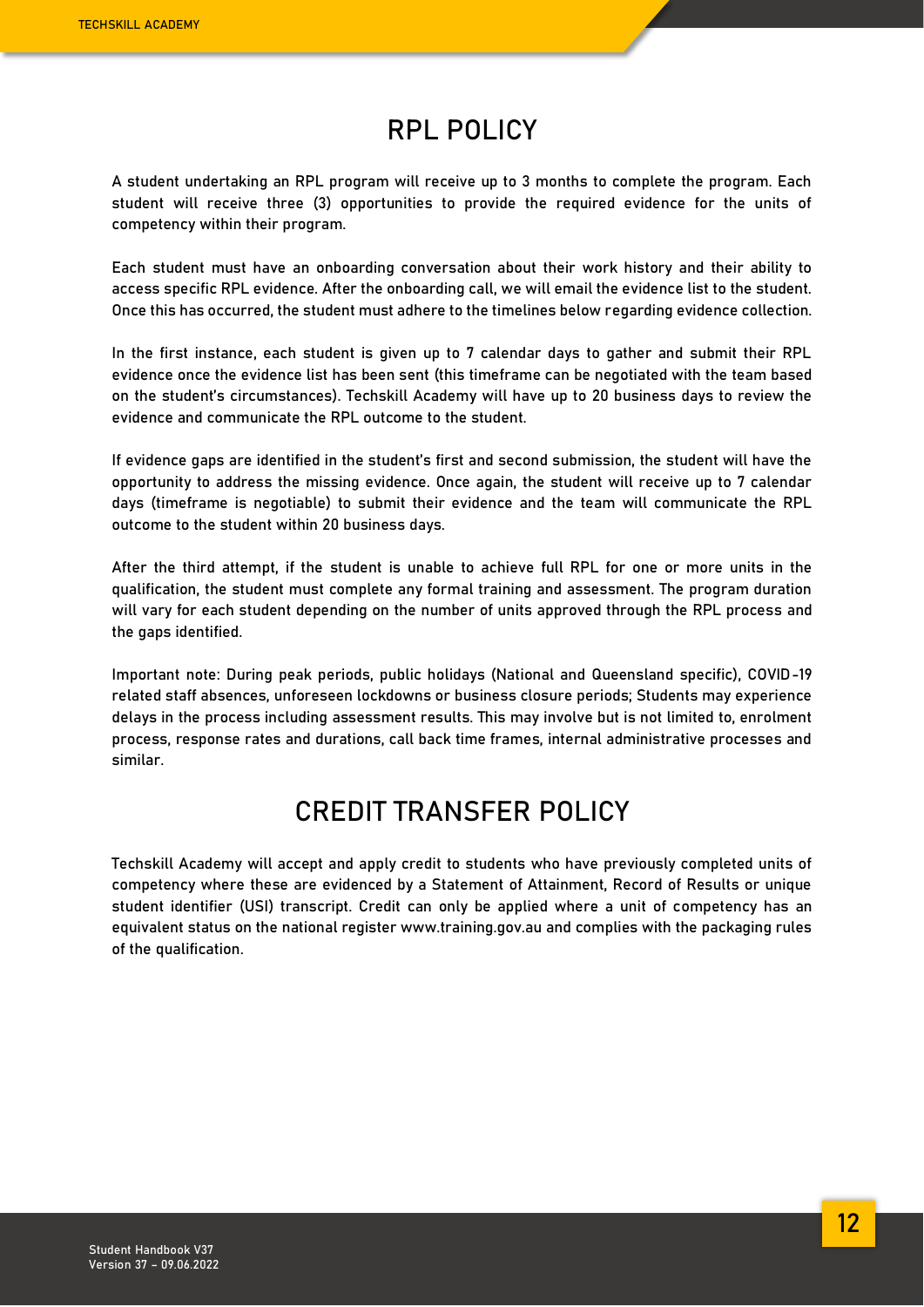### **COMPLAINT POLICY AND PROCEDURE**

<span id="page-12-0"></span>Techskill Academy recognises the need for students, staff including trainers and assessors and stakeholders to have confidence that the principles of natural justice and procedural fairness are adopted at every stage of the complaint process.

Techskill Academy offers a learning environment that is free of coercion, unfair treatment, and harassment. Nothing in these procedures limits the rights of individuals to take action under Australia's Consumer Protection laws. Techskill Academy will regularly review all received complaints in an effort to mitigate future reoccurrences as part of its continuous improvement efforts.

In the first instance, the student is encouraged to discuss the complaint informally with the staff member involved. Where possible disputes are managed and resolved informally. However, if the complaint cannot be resolved informally, the student can submit a formal complaint.

All formal complaints will be reviewed by management and responded to within 10 business days. Management will provide the student with a written outcome including the rationale for the decision. If the student is satisfied with the resolution, agreed actions will be implemented and the complaint will be closed.

#### HOW TO SUBMIT A FORMAL COMPLAINT

- 1. The student must complete the formal complaint form and email this to [admin@techskill.com.au](mailto:admin@tecskill.com.au)
- 2. Management will respond within 10 business days from receiving the formal complaint form.
- 3. If a student is dissatisfied with the outcome, then the student may appeal the decision (please refer to the appeals policy and procedure).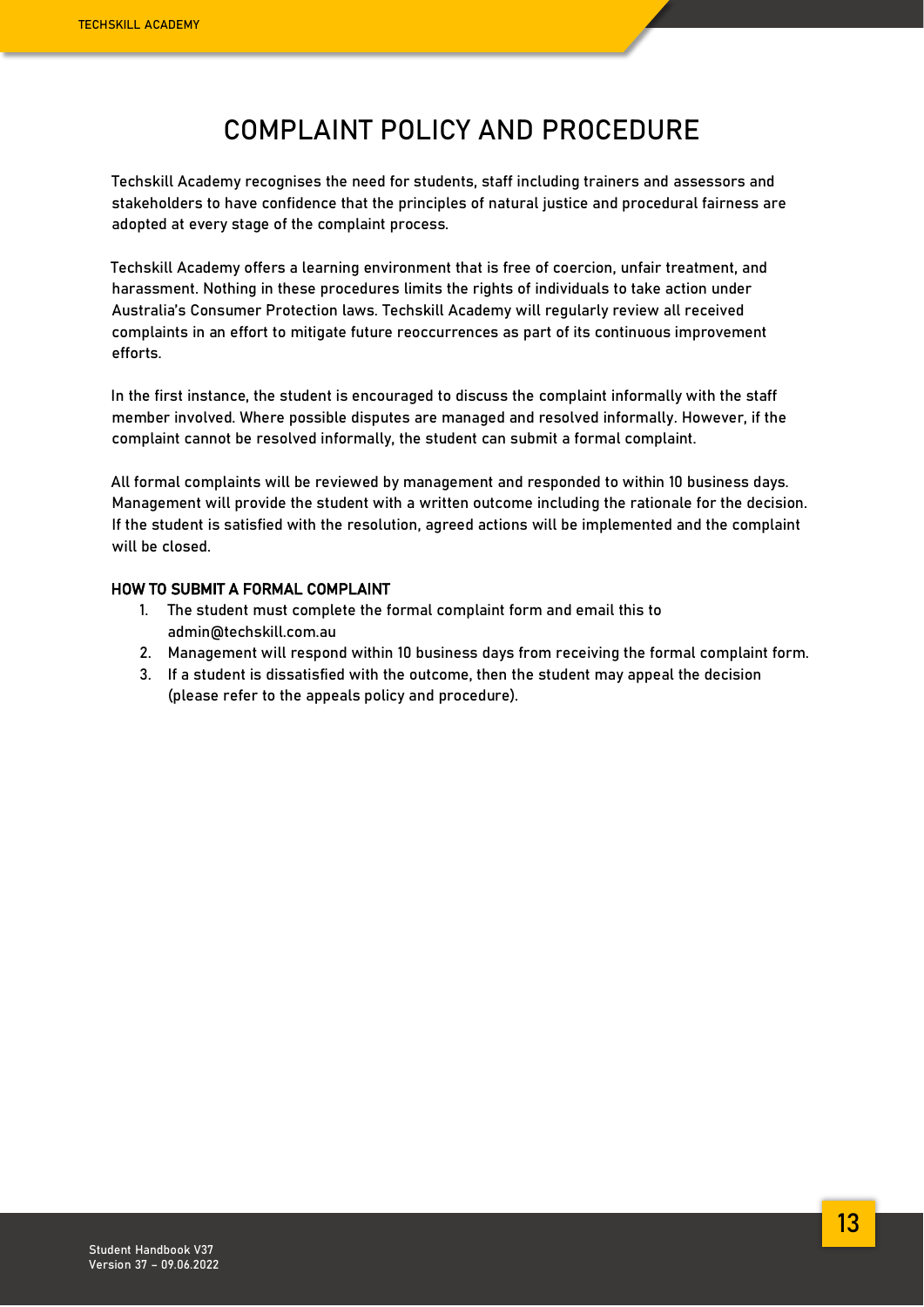### **APPEAL POLICY AND PROCEDURE**

<span id="page-13-0"></span>In the first instance, the student is encouraged to discuss the appeal with the staff member involved. Where possible disputes are managed and resolved informally. However, if the appeal cannot be resolved informally, the student can submit a formal appeal.

All formal appeals will be reviewed by the management team. Management will provide the student with a written outcome including the rationale for the decision. If the student is satisfied with the resolution, agreed actions will be implemented and the appeal matter will be closed.

#### HOW TO SUBMIT A FORMAL APPEAL

- 1. The student must complete the formal appeal form and email this t[o admin@techskill.com.au](mailto:admin@tecskill.com.au)
- 2. Management will respond within 20 business days from receiving the formal appeal form.
- 3. If a student is dissatisfied with the outcome and the above processes are not effective in resolving the issue, the student may engage an independent person or panel, to aid in the resolution of the issue.

The independent person or panel will need to be agreed upon by both the student and Techskill Academy, this could include an external assessor, or it could include independent commercial mediators such as Resolution Institute who can be contacted on 1800 651 650 <https://www.resolution.institute/> for further information. Costs for the independent person or panel, will be discussed and agreed on a case-by-case basis.

#### ASSESSMENT APPEAL

If a student does not agree with an assessment outcome, they should first discuss the matter with the assessor concerned and if the matter cannot be resolved then the student is encouraged to lodge a formal appeal.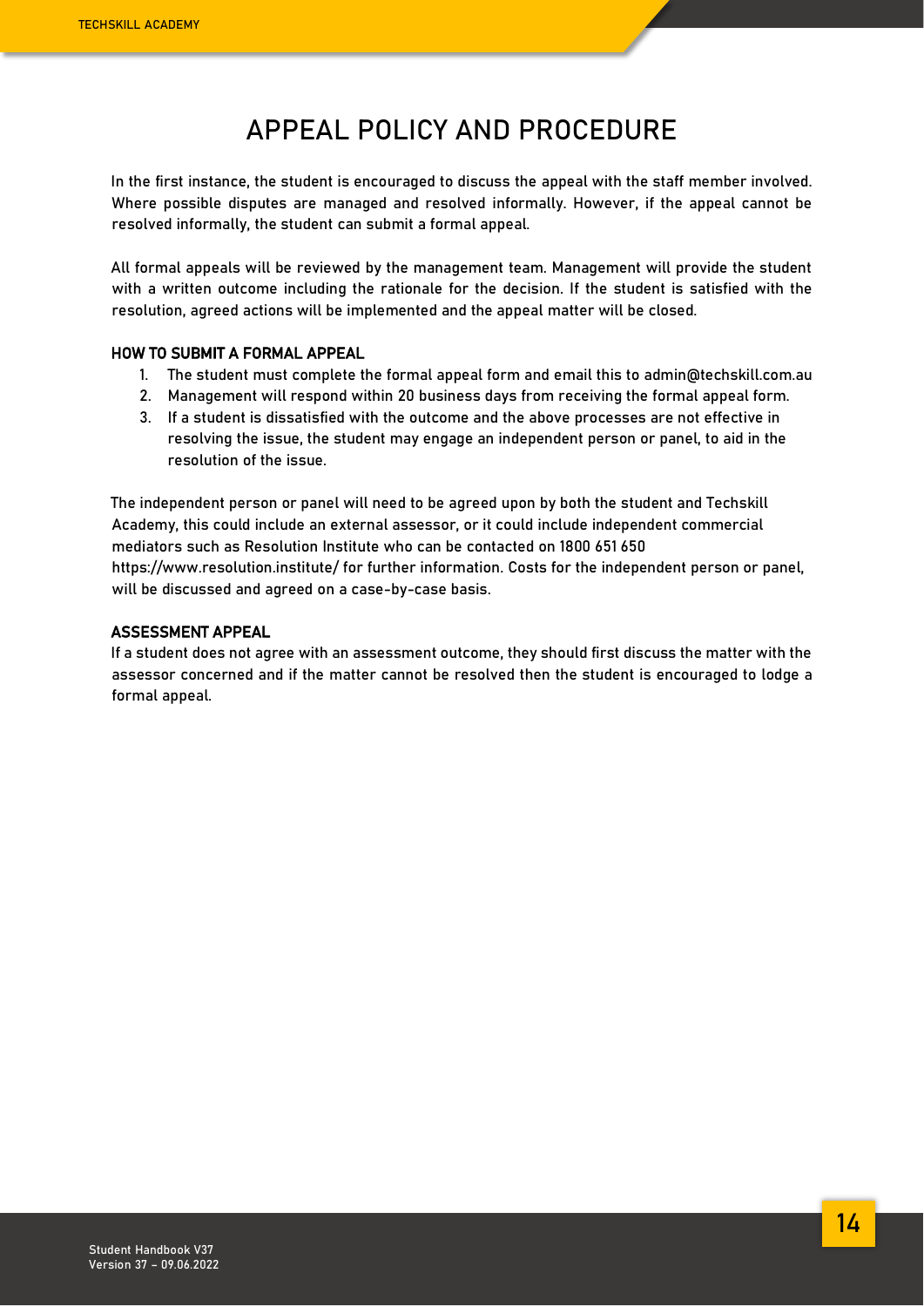### **FEE INFORMATION**

<span id="page-14-0"></span>At the time of enrolment, you will be asked to identify whether the fees for your qualification or course are to be paid by you (the student) or a third party. The party responsible for the cost of the program and will be invoiced accordingly. A payment plan can be offered to suit personal circumstances. Payment of fees can be made by via credit card, bank transfer or by invoice.

Corporate discounts are available for group enrolments and corporate clients. A 10% discount is available for all previous Techskill Academy students. Please contact Techskill Academy directly to discuss or request updated prices as needed. All fees are accurate at time of publication. Fees are subject to change at the discretion of the CEO.

#### PROGRAM FEES

Please contact the team for current pricing of programs.

Fees are levied on all courses, details of which will be discussed in the first instance with the prospective student and may be confirmed via email or notified through the enrolment process.

#### EXTENSION FEE OPTIONS

Students, who require additional time to complete their program, must submit their extension request on or before their program end date. The student must submit their request to [admin@techskill.com.au](mailto:admin@techskill.io)

- 1-month extension \$150
- 2-month extension \$300

#### RE-ENROLMENT

Where the student's program has expired and the student has not applied for an extension, the student will be required to re-enrol into the program and make payment for the full course at the current price offered by Techskill Academy.

#### PRINT FEE

Students may request a hard copy of their units however a print fee of \$35 per unit applies. This fee applies to students who are requesting access to the online version and the printed copy.

Important: a student who is only receiving the printed copy will not be charged the print fee.

#### RE-ASSESSMENT FEE

A re-assessment fee of \$50 is payable to Techskill Academy for each submission received after the third attempt (applicable to formal assessment, online assessments, and RPL assessments).

#### CREDIT TRANSFER FEE

Where a student is seeking credit transfer from previously attained units of competency from another recognised institution (e.g., TAFE, or another RTO) and is seeking a full certificate on completion with Techskill Academy, a credit transfer fee of \$25 per unit is applicable. The student agrees to provide a valid statement of attainment, USI transcript or record of results to Techskill Academy for verification purposes. This fee is only applicable to eligible units and does not apply to credit transfers when moving from one program to another within an existing Techskill Academy enrolment.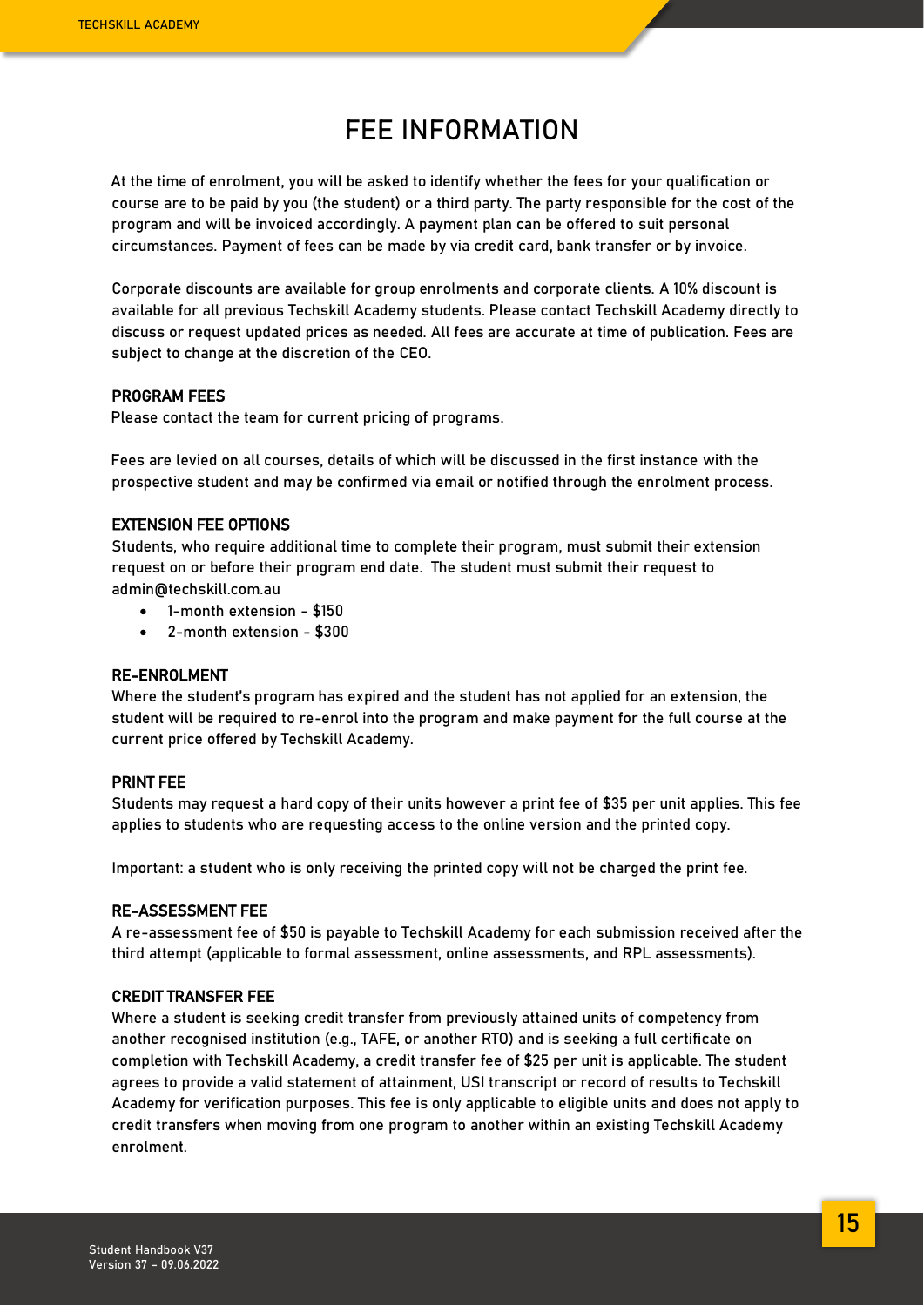#### EZIDEBIT POLICY AND FEES

Students who wish to use EziDebit for payment of their course fees, must agree to the service agreement including the fees set by EziDebit. For more information about EziDebit terms and conditions please click on the link

[https://static.ezidebit.com.au/ServiceAgreement/AU/1.11/DDR\\_Service\\_Agreement.html](https://static.ezidebit.com.au/ServiceAgreement/AU/1.11/DDR_Service_Agreement.html)

It is the student's responsibility to ensure there are sufficient funds in their nominated bank account or credit card for the scheduled EziDebit instalments. Failed payment fees do apply and are collected by EziDebit.

- A student's enrolment will be suspended after the first failed EziDebit payment. The student must contact Techskill Academy immediately.
- At this time, the student will no longer have access to any training and assessment services or support from the Techskill Academy team until the missed instalment payment is resolved. Any course fees received to date, will be forfeited by the student.

Important: for full training programs, if a student enters into an EziDebit payment plan, the student will receive their online units/printed workbooks in staggered increments based on the received EziDebit payments.

#### ONLINE PAYMENT SYSTEM (STRIPE)

Processing fees associated with making payment through the online payment system (Stripe) is available via the link<https://stripe.com/en-AU/pricing>

- Terms and conditions can be viewed here[: https://stripe.com/en-AU/privacy](https://stripe.com/en-AU/privacy)
- This is applicable if payment is made through

#### MONEY ME

Students who wish to use Money Me for their course fees, must agree to the fees, terms and conditions set by Money Me. For more information about the interest rates, terms and conditions, please click on the link<https://www.moneyme.com.au/pip/landing?BID=TA00100001>

#### ZEEFI

Students who wish to use ZeeFi for their course fees, must agree to the fees, terms and conditions set by ZeeFi. For more information about the terms and conditions, please click on the link <https://zeefi.io/target-market-determination-study-now-pay-later/>

#### DIRECT DEBIT

Students who wish to use arrange a direct debit option for the payment of their course fees, must agree to the payment agreement.

- Students have the option of entering a direct debit arrangement with Techskill Academy by nominating a Mastercard, Visa Card or AMEX card for their instalment payments.
- Where the student has insufficient funds on the scheduled date, the system will attempt to direct debit the scheduled amount the following business day.
- A student's enrolment will be suspended if the direct debit is unsuccessful after 5 business days. The student must contact Techskill Academy immediately. At this time, the student will no longer have access to any training and assessment services or support from Techskill Academy until the missed instalment payment is resolved. Any course fees received to date, will be forfeited by the student.

Important: Students will not receive their Certificate or Statement of Attainment until all outstanding course fees have been received by Techskill Academy.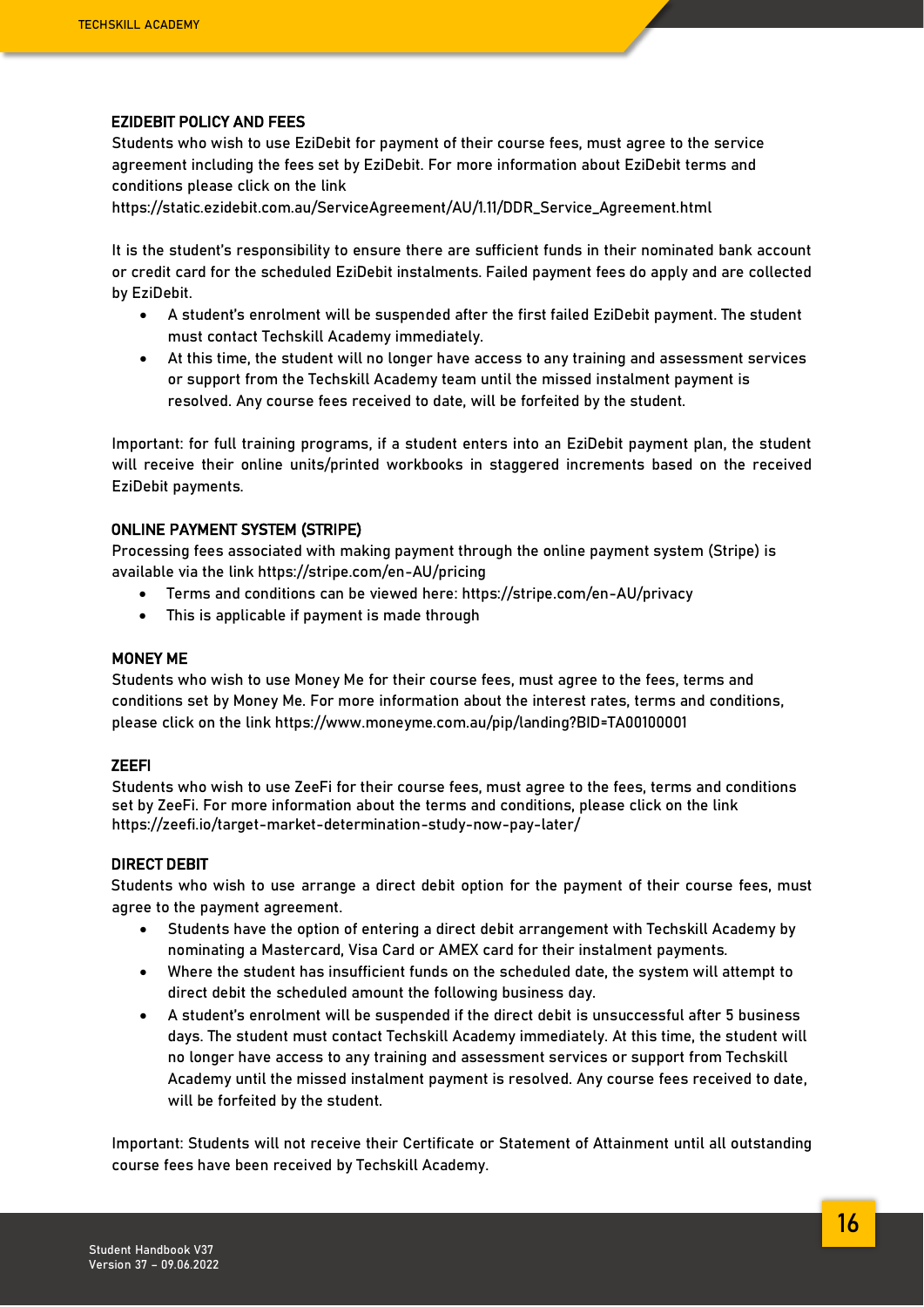### **REFUND POLICY**

<span id="page-16-0"></span>This refund policy applies to a student who is seeking a refund of course fees paid to Techskill Academy including deposit and upfront amounts, financed amounts, and pay as you go amounts. The student is entitled to a full refund within 5 business days from the transaction payment date or enrolment date (whichever occurs first).

All refund requests which are outside of the cooling off period will be reviewed by management, however, please note that a refund will not be approved due to the following reasons:

- Change of mind
- Changes in financial circumstances
- Change in your career pathway
- Change in employment status
- Change in your time availability to complete the program

Where a refund amount is approved outside of the cooling off period, Techskill Academy will retain a 10% administration fee of received funds, plus any finance fees incurred (refer to money me finance fees for more details).

#### MONEY ME (FINANCE FEES)

The administration fee below will be retained by Techskill Academy where a student has entered into a Money Me finance loan and is seeking a refund.

- 6 months term 5% plus GST of the total financed amount
- 12 months term 8.5% plus GST of the total financed amount
- 24 months term 14.5% plus GST of the total financed amount

Important: The Money Me reimbursement process is outside of Techskill Academy's control.

#### ZEEFI

The fees below will be retained by Techskill Academy where a student has entered into a ZeeFi finance loan and also approved for a refund by management.

A flat \$100 fee will be retained by Techskill Academy. Techskill Academy will also retain an administration fee as follows:

- 6 months term 5.90% plus GST of total financed amount
- 12 months term 9.90% plus GST of total financed amount
- 18 months term 12.90% plus GST of total financed amount
- 24 months term 14.90% plus GST of total financed amount
- 36 months term 19.50% plus GST of total financed amount

All other fees incurred by ZeeFi including setup fees, account keeping fees, dishonour fees or arears fees are the responsibility of the applicant and will not be reimbursed by Techskill Academy.

Important: The ZeeFi reimbursement process of fees paid is outside of Techskill Academy's control.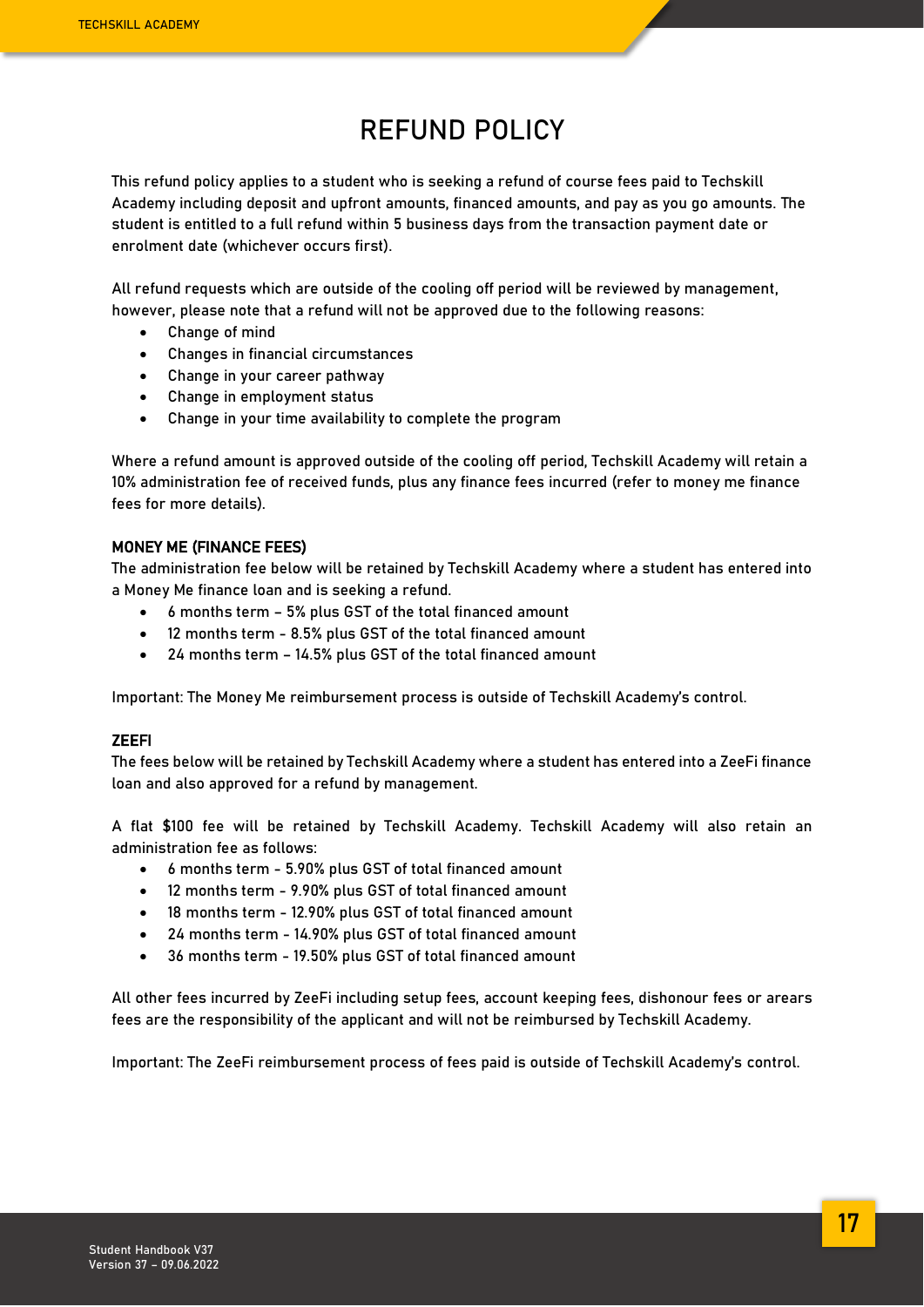### **REFUND REQUEST PROCEDURE**

<span id="page-17-0"></span>A student who is seeking a refund of their paid course fees, must follow the procedure below.

Step 1: The student must notify us of their refund request by email admin@techskill.com.au or phone 1300 089 979. A Techskill Academy representative will complete the refund request form with the student over the phone.

Step 2: The refund request form will be reviewed by the Operations Manager.

Step 3: The above findings from the Operations Manager will be sent to the CEO for review. The CEO will determine whether a refund will be issued based on the facts and nature of the request.

Step 4: Once the decision has been made by the CEO, a Techskill Academy representative will contact the student to deliver the outcome within 20 business days from the refund request date.

Important: where a refund amount has been approved, the funds will be paid into the student's nominated bank account and this can take up to 20 business days from the refund approval date (excludes Money Me applications).

### **TRANSITION POLICY**

<span id="page-17-1"></span>Techskill Academy is aware of the requirement to transition seamlessly to a new qualification once the qualification has been superseded on www.training.gov.au. During the transition process, all currently enrolled students will be given every opportunity to transition from superseded, expired or deleted units of competency, qualifications and training packages. Students will be advised in writing of any transition arrangements. As part of the transition process Techskill Academy will transition all current students from the superseded training product to the new training product within 12 months from the release date on www.training.gov.au unless otherwise stated by the Australian Skills Quality Authority.

### **TRAINING GUARANTEE**

<span id="page-17-2"></span>In the unlikely event that Techskill Academy is unable to deliver the training and assessment methods as agreed at the time of the student's enrolment, the company will in the first instance, make every effort to place the student in a comparable course with another registered training provider. Where this is not possible, the student will receive a refund equivalent to any received fees for undelivered units of study originally offered by Techskill Academy. Techskill Academy will issue the student with a statement of attainment for any completed units of competency which successfully address the assessment requirements in the training package.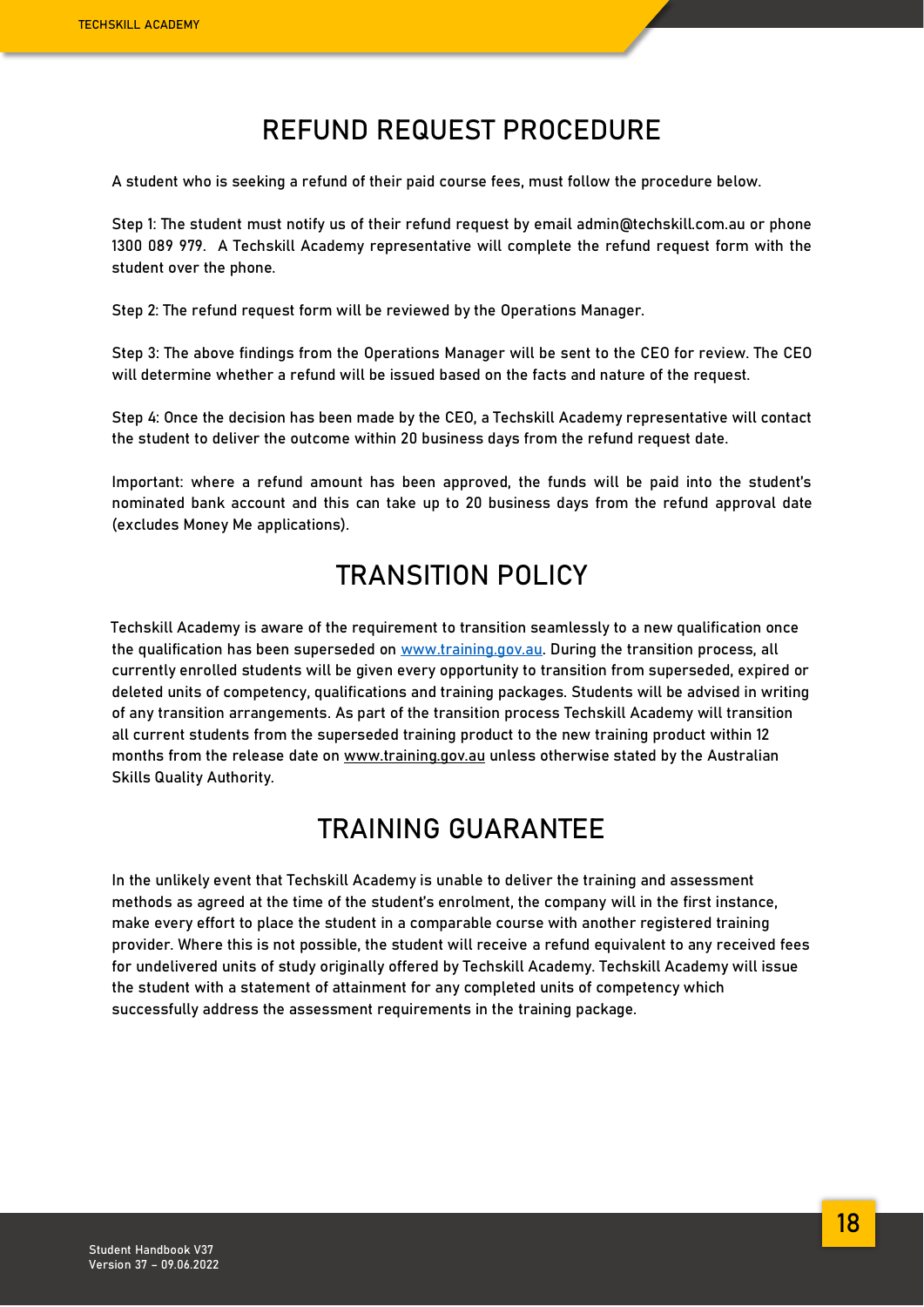### **ACCESS AND EQUITY**

<span id="page-18-0"></span>Techskill Academy is committed to providing training and assessment services to the wider community regardless of disability, age, race, gender, religion, colour, marital status, pregnancy or potential pregnancy and location. All students are made aware of their rights and responsibilities prior to enrolment. Techskill Academy staff will conduct themselves in a professional, and equitable manner towards other employees, students, and clients.

### **ISSUANCE POLICY**

<span id="page-18-1"></span>Techskill Academy will issue all AQF certification documents (includes certificates and statements of attainment) within 30 calendar days of the student's final assessment being deemed competent in the program, provided that all course fees have been received by Techskill Academy.